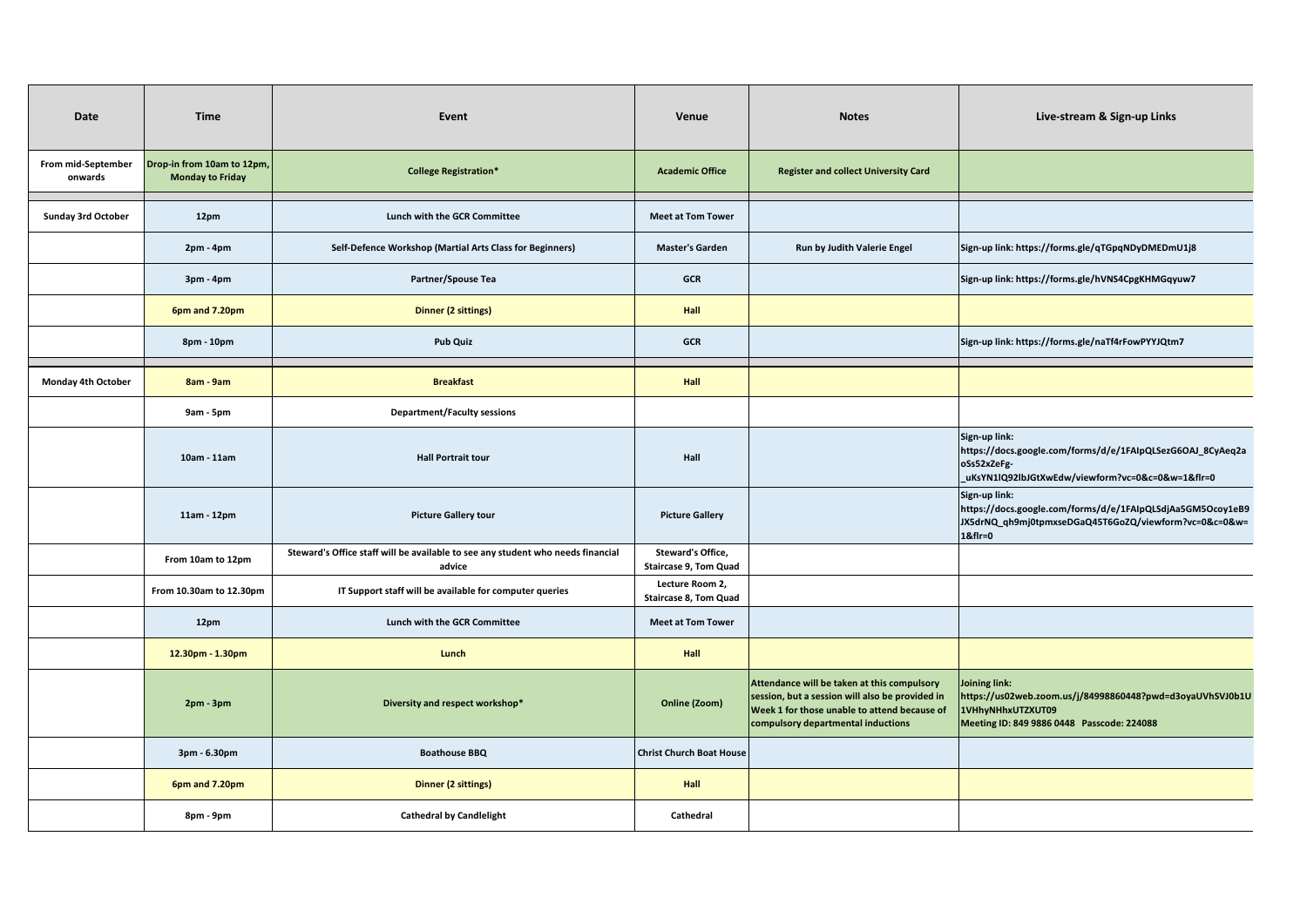|                              | From 8pm         | Drinks around Oxford (including dinner option)                                                                       | <b>Meet at Tom Tower</b>                        |                                                     | Sign-up link: https://forms.gle/9rF9DS9aKij9oe8i9                                                                                                             |
|------------------------------|------------------|----------------------------------------------------------------------------------------------------------------------|-------------------------------------------------|-----------------------------------------------------|---------------------------------------------------------------------------------------------------------------------------------------------------------------|
| <b>Tuesday 5th October</b>   | 8am - 9am        | <b>Breakfast</b>                                                                                                     | Hall                                            |                                                     |                                                                                                                                                               |
|                              | All day          | <b>Department/Faculty sessions</b>                                                                                   |                                                 |                                                     |                                                                                                                                                               |
|                              | 12pm             | Lunch with the GCR Committee                                                                                         | <b>Meet at Tom Tower</b>                        |                                                     |                                                                                                                                                               |
|                              | 12.30pm - 1.30pm | Lunch                                                                                                                | Hall                                            |                                                     |                                                                                                                                                               |
|                              | 12.30pm - 3.30pm | <b>Sports Chat &amp; Taster Sessions</b>                                                                             | <b>Christ Church Sports</b><br>Ground           | Joint with the JCR;<br>Sandwiches and cake provided |                                                                                                                                                               |
|                              | 4.30pm - 5.30pm  | 'A Resilient Mind' session with the 'Positive Group'                                                                 | <b>Online - Webinar</b>                         |                                                     | Joining link:<br>https://us02web.zoom.us/j/88306398965?pwd=N0pRdm5DOVc0K<br>016M1RXUUVnQlpDdz09<br>Meeting ID: 883 0639 8965 Passcode: 644854                 |
|                              | 6pm and 7.20pm   | <b>Dinner (2 sittings)</b>                                                                                           | Hall                                            |                                                     |                                                                                                                                                               |
|                              | 8pm - 10pm       | <b>Platonic Speed Meeting</b>                                                                                        | <b>Undercroft</b>                               |                                                     | Sign-up link: https://forms.gle/Hm2xuX3yuHj53dRQ7                                                                                                             |
| <b>Wednesday 6th October</b> | 8am - 9am        | <b>Breakfast</b>                                                                                                     | Hall                                            |                                                     |                                                                                                                                                               |
|                              | 9.15am - 9.45am  | Introduction to Steward's Office staff (including accommodation, catering, security<br>and domestic matters) and Q&A | Online                                          |                                                     | Click here to join the meeting                                                                                                                                |
|                              | 10am - 11am      | Welcome meeting: Graduate Freshers' Introductory Talk*                                                               | <b>Cathedral</b>                                | Face coverings should be worn                       | Live-stream link: https://youtu.be/iPPgrm-GkEE                                                                                                                |
|                              | 11am - 12pm      | <b>Consent Workshop*</b>                                                                                             | <b>Cathedral</b>                                | Face coverings should be worn                       |                                                                                                                                                               |
|                              | 12pm - 1pm       | Registration for graduates who could not come previously                                                             | Lecture Room 1,<br><b>Staircase 8, Tom Quad</b> |                                                     |                                                                                                                                                               |
|                              | 12pm             | <b>Collection of GCR Locker Keys</b>                                                                                 | Lecture Room 1,<br><b>Staircase 8, Tom Quad</b> | Allocations to be arranged in advance via email     |                                                                                                                                                               |
|                              | 12pm             | <b>Lunch with the GCR Committee</b>                                                                                  | <b>Meet at Tom Tower</b>                        |                                                     |                                                                                                                                                               |
|                              | 12.30pm - 1.30pm | Lunch                                                                                                                | Hall                                            |                                                     |                                                                                                                                                               |
|                              | $2pm - 3pm$      | Meet the Welfare Team*                                                                                               | <b>Cathedral</b>                                | Face coverings should be worn                       | Live-stream link: https://youtu.be/MFMehX1vmUk                                                                                                                |
|                              | 3.15pm           | <b>Cathedral Tour</b>                                                                                                | <b>Starting at the Cathedral</b><br>Porch       |                                                     | Sign-up link:<br>https://forms.office.com/Pages/ResponsePage.aspx?id=G96VzPWX<br>k0-0uv5ouFLPkbFhHj1IjBJJr4e-<br>b09VMz1UNkFHQ0dEWEQ0TjRZT1NXQU9DUEJVR1M2My4u |
|                              | 4pm - 5pm        | LGBTQ+ Workshop                                                                                                      | Hall                                            | Face coverings should be worn                       |                                                                                                                                                               |
|                              | 6.45pm - 7.20pm  | <b>Welcome parties with College Advisers</b>                                                                         | <b>Tom Quad</b>                                 |                                                     |                                                                                                                                                               |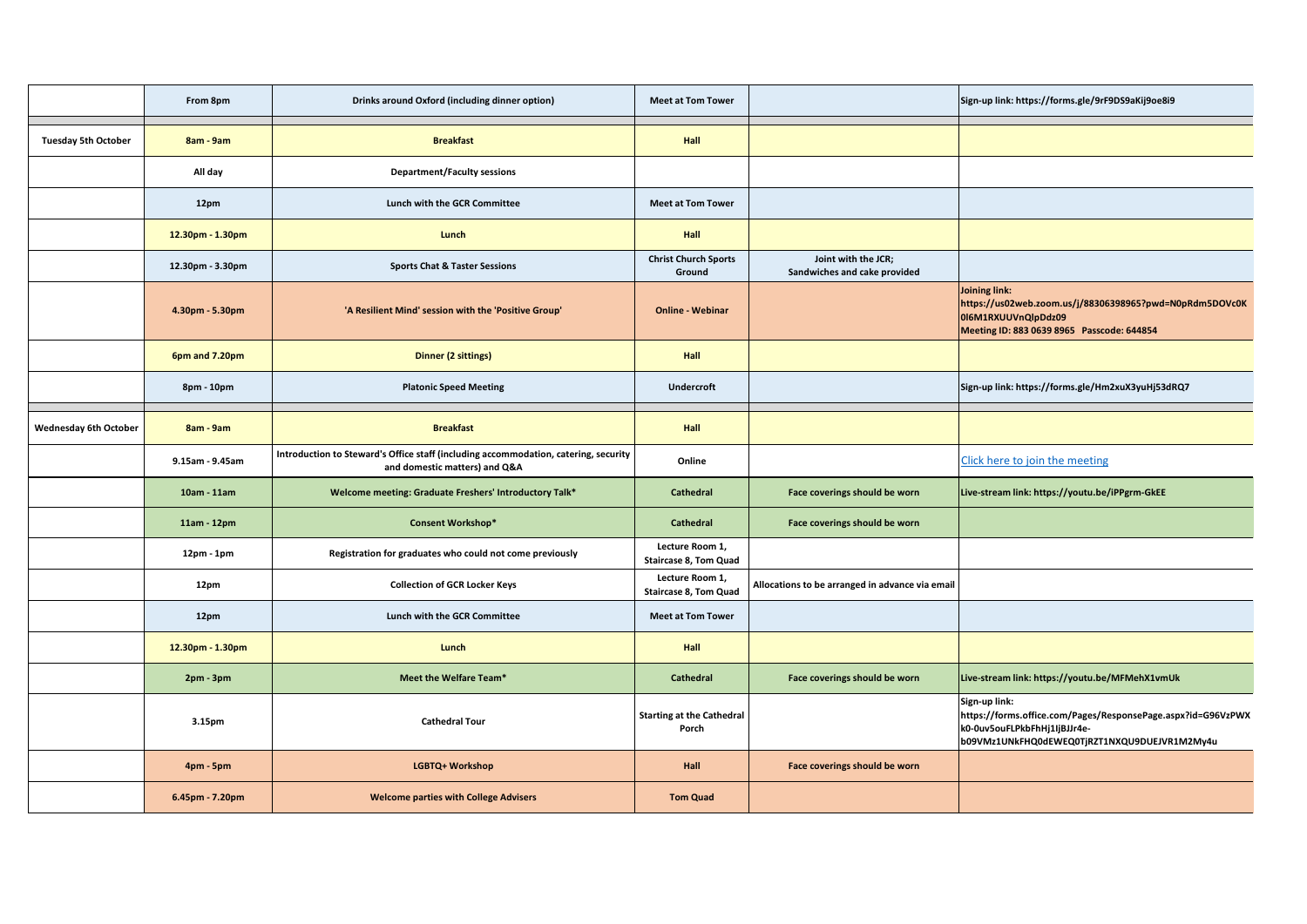|                      | 7.20pm           | Freshers' Dinner (Dress code smart, but not black tie and gowns are not worn) | Hall                                            |                                                                                             |                                                             |
|----------------------|------------------|-------------------------------------------------------------------------------|-------------------------------------------------|---------------------------------------------------------------------------------------------|-------------------------------------------------------------|
| Thursday 7th October | 8am - 9am        | <b>Breakfast</b>                                                              | Hall                                            |                                                                                             |                                                             |
|                      | 9am - 12pm       | <b>College Tours</b>                                                          | <b>Meet at Tom Tower</b>                        |                                                                                             | Sign-up link: https://forms.gle/YwiFcAinLTNPTfuY9           |
|                      | 10am - 11am      | <b>University Freshers' Fair</b>                                              | <b>University Parks</b>                         | Or optional quieter slots for those with<br>accessibility needs: 9:00-10:00 and 16:00-17:00 | Digital Fair also available: https://www.oxfordsu.org/home/ |
|                      | 12pm             | Lunch with the GCR Committee                                                  | <b>Meet at Tom Tower</b>                        |                                                                                             |                                                             |
|                      | 12.30pm - 1.30pm | Lunch                                                                         | Hall                                            |                                                                                             |                                                             |
|                      | $1pm - 6pm$      | <b>Department/Faculty sessions</b>                                            |                                                 |                                                                                             |                                                             |
|                      | 4pm - 5pm        | Chaplain's tea & cake                                                         | Canon Ward's canonry<br>(near Fell Tower)       |                                                                                             |                                                             |
|                      | 6pm and 7.20pm   | <b>Dinner (2 sittings)</b>                                                    | Hall                                            |                                                                                             |                                                             |
|                      | 8pm - 9pm        | <b>Cathedral by Candlelight</b>                                               | Cathedral                                       |                                                                                             |                                                             |
|                      | 8pm - 10pm       | <b>College Bar Exchange</b>                                                   | <b>Meet at Tom Tower</b>                        |                                                                                             | Sign-up link: https://forms.gle/wLexBEqd6nFjAPBn9           |
| Friday 8th October   | 8am - 9am        | <b>Breakfast</b>                                                              | Hall                                            |                                                                                             |                                                             |
|                      | $9am - 1pm$      | <b>Department/Faculty sessions</b>                                            |                                                 |                                                                                             |                                                             |
|                      | 9am - 3pm        | <b>IKEA Trip</b>                                                              | <b>Meet at Tom Tower</b>                        |                                                                                             | Sign-up link: https://forms.gle/naTf4rFowPYYJQtm7           |
|                      | 12pm - 2pm       | <b>College Freshers' Fair</b>                                                 | <b>Blue Boar Exhibition</b><br>Space            | Joint with the JCR                                                                          |                                                             |
|                      | 12.30pm - 1.30pm | Lunch                                                                         | Hall                                            |                                                                                             |                                                             |
|                      | 1pm              | Lunch with the GCR Committee                                                  | <b>Meet at Tom Tower</b>                        |                                                                                             |                                                             |
|                      | 2pm & 3pm        | Library Induction for postgraduate students (all subjects)                    | <b>College Library</b>                          |                                                                                             |                                                             |
|                      | 2pm - 4pm        | Registration for graduates who could not come previously                      | Lecture Room 1,<br><b>Staircase 8, Tom Quad</b> |                                                                                             |                                                             |
|                      | 4pm - 6pm        | Meet the GCR Committee - Afternoon Tea                                        | GCR                                             |                                                                                             |                                                             |
|                      | 6pm and 7.20pm   | <b>Dinner (2 sittings)</b>                                                    | Hall                                            |                                                                                             |                                                             |
|                      | 8pm - 9pm        | <b>College Scavenger Hunt</b>                                                 | <b>Meet at Tom Tower</b>                        |                                                                                             |                                                             |
|                      | 8pm - 10pm       | <b>Movie Night</b>                                                            | <b>Meet at Tom Tower</b>                        |                                                                                             | Sign-up link: https://forms.gle/WHtickFC2Vj7czGk7           |
|                      |                  |                                                                               |                                                 |                                                                                             |                                                             |